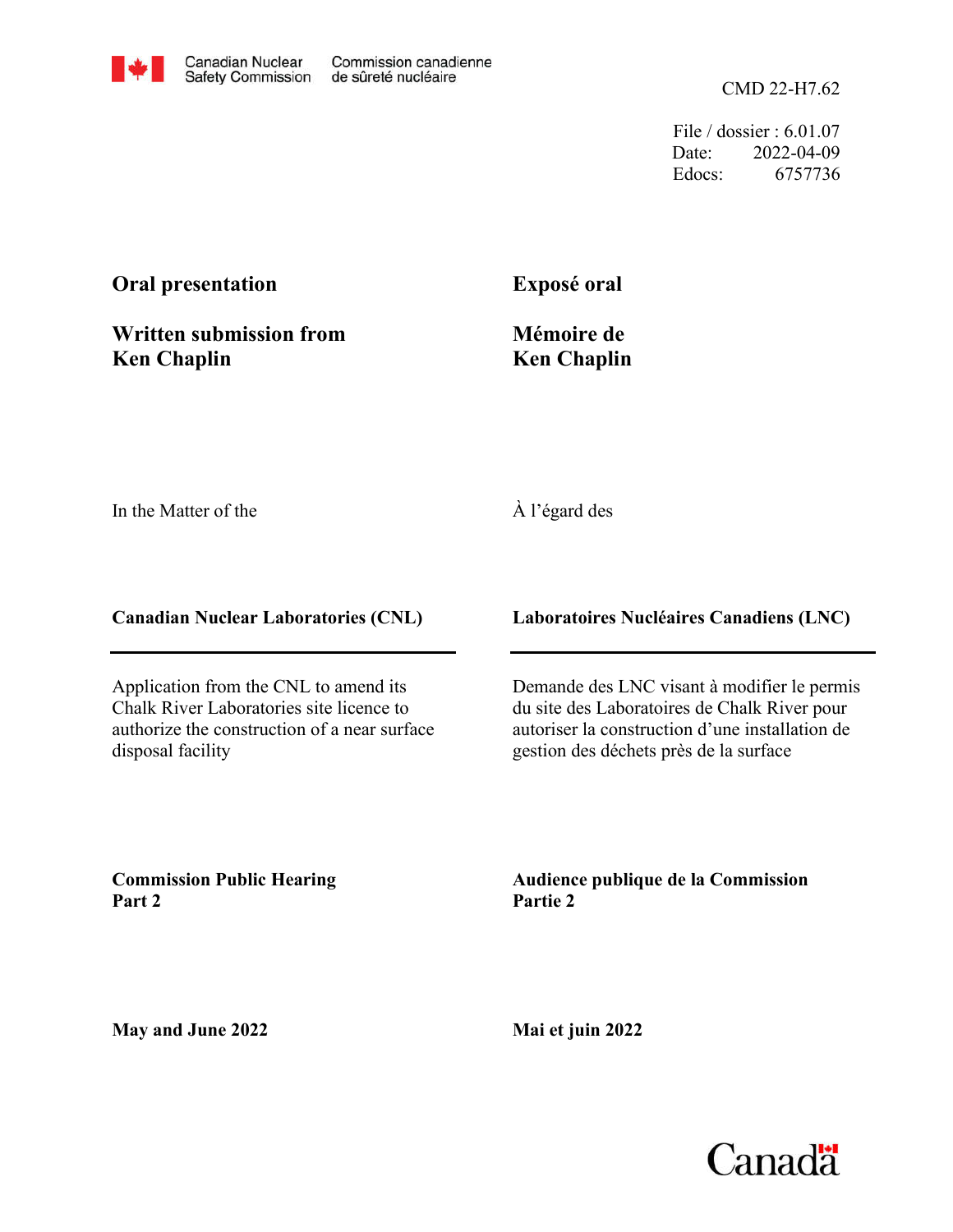## Near Surface Disposal Facility (NSDF)

Ken Chaplin, Intervenor [on behalf of licen](mailto:ken.chaplin@sympatico.ca)se change for CNL to allow construction of NSDF.

are actually larger, conventional concerns including transportation. from the primary source of concern, radiation. In addition, it minimizes risks and pollution from what The NSDF is an appropriate way to dispose of an immense volume of low-level waste. It presents no risk

My comments hopefully reduce public fears of the NSDF, but first some personal background.

 In 1970 while investigating air pollution I read that 50,000 Americans died annually due to the burning of solution to many problems, so I returned to Chalk River Labs where I worked till retirement. industry on air pollution and oil spill computer models. Eventually I realised that nuclear was the thesis was on computer modelling of solar energy. When I graduated, I worked in the environmental left AECL in 1979 and obtained a post graduate degree in Applied Mathematics from Waterloo. My my interests in conservation, and renewable energy, and energies' environmental and strategic issues. I fossil fuels. In 1975 I started work at Chalk River Labs during the OPEC crisis. These experiences led to

media and misunderstood by scientific studies. years and have given several presentations on how the risks of radiation were over-estimated in the nuclear in general and radiation in particular. I have been investigating the risks of radiation for many The benefits of nuclear technology were obvious to me, so I investigated the basis for the opposition to

radiation does not have a threshold. Toxins typically have thresholds below which there is no harm. There is no reason to believe that high levels of radiation have more cancer than regions with low levels. Often the opposite is true. times more naturally occurring radiation than other regions. There is no evidence showing regions with current levels. Mechanisms evolved to repair damage from radiation. Currently, some regions have 100 exposed to radiation, and for long geologic periods of time radiation levels were much higher than (LNT), this idea became a powerful argument to stop weapons testing. However, life evolved constantly damage in people is not repaired and so any level of radiation is harmful. Called Linear No Threshold During the Ban the Bomb movement the scientific and regulatory position became that radiation

the NSDF. dose rates hundreds-of-thousands of times higher than the most exposed members of the public from members of the public from the NSDF. Furthermore the workers would have been exposed to hourly workers were typically 1000's of times higher than the doses that will occur to the most exposed risk is over-estimated. It is important to understand that the doses to the most exposed Fukushima assumed that no level of radiation is safe. This shows that estimated radiation risks are low, even when concluded there will be no detectable increase in cancer, even to the workers, even though they doubt that Fukushima was an enormous accident, but the UN and World Health Organization (WHO) Even using "worst-case" assumptions, the effects of radiation are negligible. For example, there is no

will produce doses that are thousands of times lower than the Fukushima workers were exposed to and the most exposed workers from this enormous accident. How does this apply to the NSDF? The NSDF To repeat this, even when over-estimated, the WHO and UN concluded there is no detectable harm to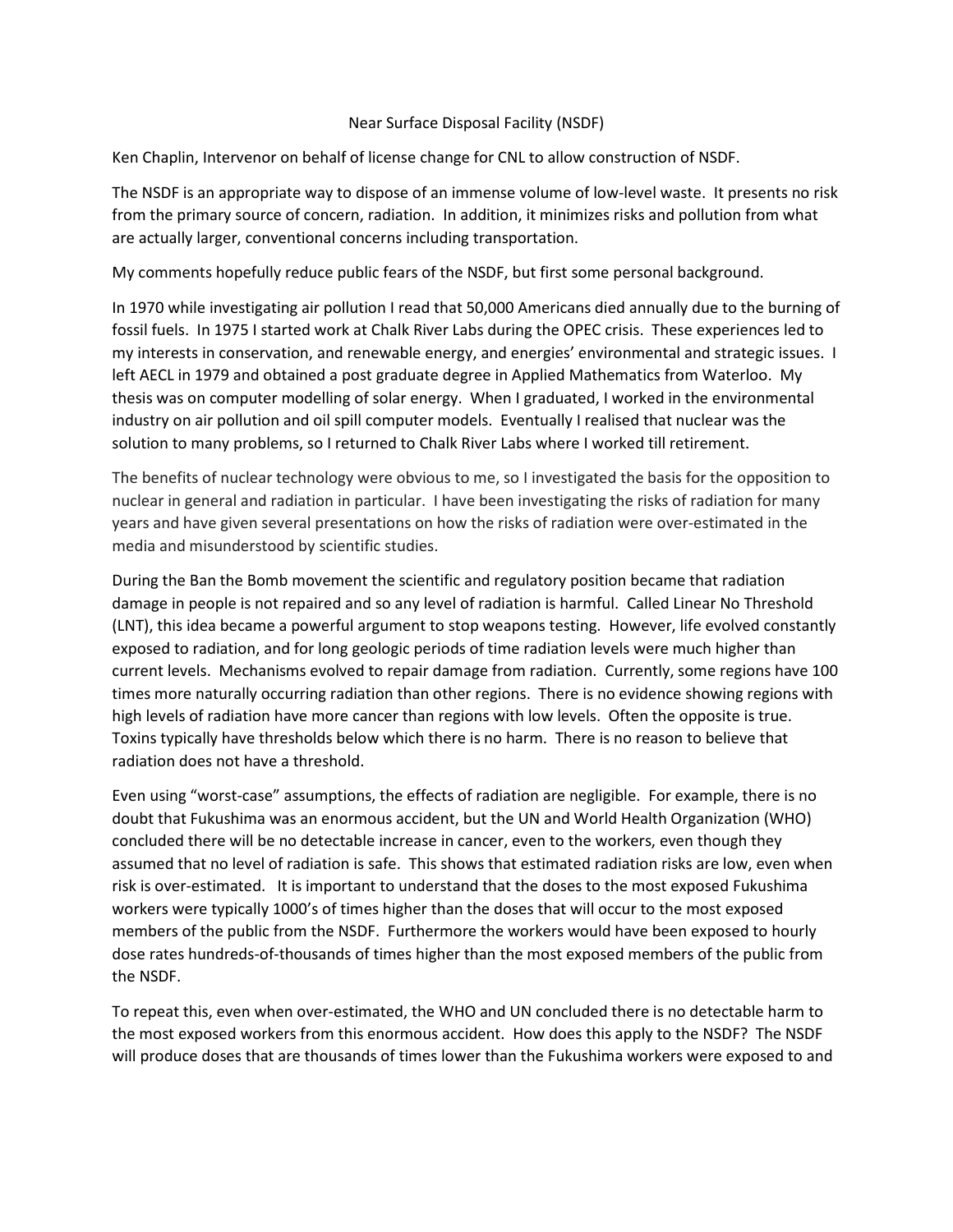dose rates that are up to a million times lower. There is no reason to believe that there is any risk from radiation from the NSDF.

The misunderstandings of risk result from a few tragic situations that gave people huge doses that caused harm, and then believing that if many people were exposed to very small doses then they would also be harmed. This is not true, and I will provide some examples of this and other misunderstandings.

It has been claimed that radiation from the NSDF would increase genetic damage. Wrong. A report presented on the 35<sup>th</sup> anniversary of Chernobyl concluded there was no genetic damage. This reinforces the studies showing no genetic damage from Hiroshima/Nagasaki.

It has been claimed that radiation from the NSDF could increase birth defects. Wrong. Chernobyl and Hiroshima/Nagasaki caused some birth defects, but only from large doses in short periods of time (acute doses). When I say large, I mean many thousands of times more annual dose and millions of times more hourly dose rates than anyone will receive from the NSDF.

It has been claimed that radiation from Cobalt-60 would give off intense radiation from the NSDF mound. Wrong. Of course, workers will be shielded to lower their annual doses from all the radioactive materials they are directly working with. However, the debris and the many layers of the mound shields the radiation. Cobalt-60 has a half life of just over 5 years, so 50 years after the end of the closure phase, the radiation levels from the mound will drop from barely detectable to less than 1/10 of 1% of that.

It has been claimed that radiation from the NSDF could increase cancer. Wrong. Chernobyl and Hiroshima/Nagasaki caused cancer in people who received high doses and dose rates. For example, radioactive iodine from Chernobyl is considered to have caused increased thyroid cancer, however, only for large thyroid doses in short periods of time. Again, the NSDF will cause insignificant doses and dose rates by comparison.

It has been claimed that plutonium from waste sites is dangerous. Wrong. American and Soviet workers were very heavily exposed to plutonium in the 1950'and 1960's, but even groups with very large doses had very low levels of harm. For example, a large group of Soviet workers, who worked in very risky conditions, only had three cases of bone cancer. This data shows workers with less than a dose threshold did not get cancer. The NSDF will not cause harm from plutonium.

It has been claimed that long lived radioisotopes are dangerous for long periods of time. Wrong. Long lived radioisotopes release radioactivity slowly. Radioactivity is much more dangerous when the dose rate is high. Long lived radioisotopes typically are alpha emitters that have thresholds as discussed earlier with plutonium and as seen with the radium dial painters. In addition, alpha emitters are big atoms meaning their propagation in the environment is slow. As a result, these leave the mound only very slowly.

It has been claimed that the proposed site is unsuitable. Wrong. The site was chosen to minimize risks, for example, water will flow away from Ottawa river.

It has been claimed that metals from the NSDF pose a threat. Wrong. Metals, and radiation, are everywhere. Aluminum makes up 8% of the earths crust and Canadian uranium ore deposits have similar concentrations. The NSDF has much lower concentrations of these and other metals.